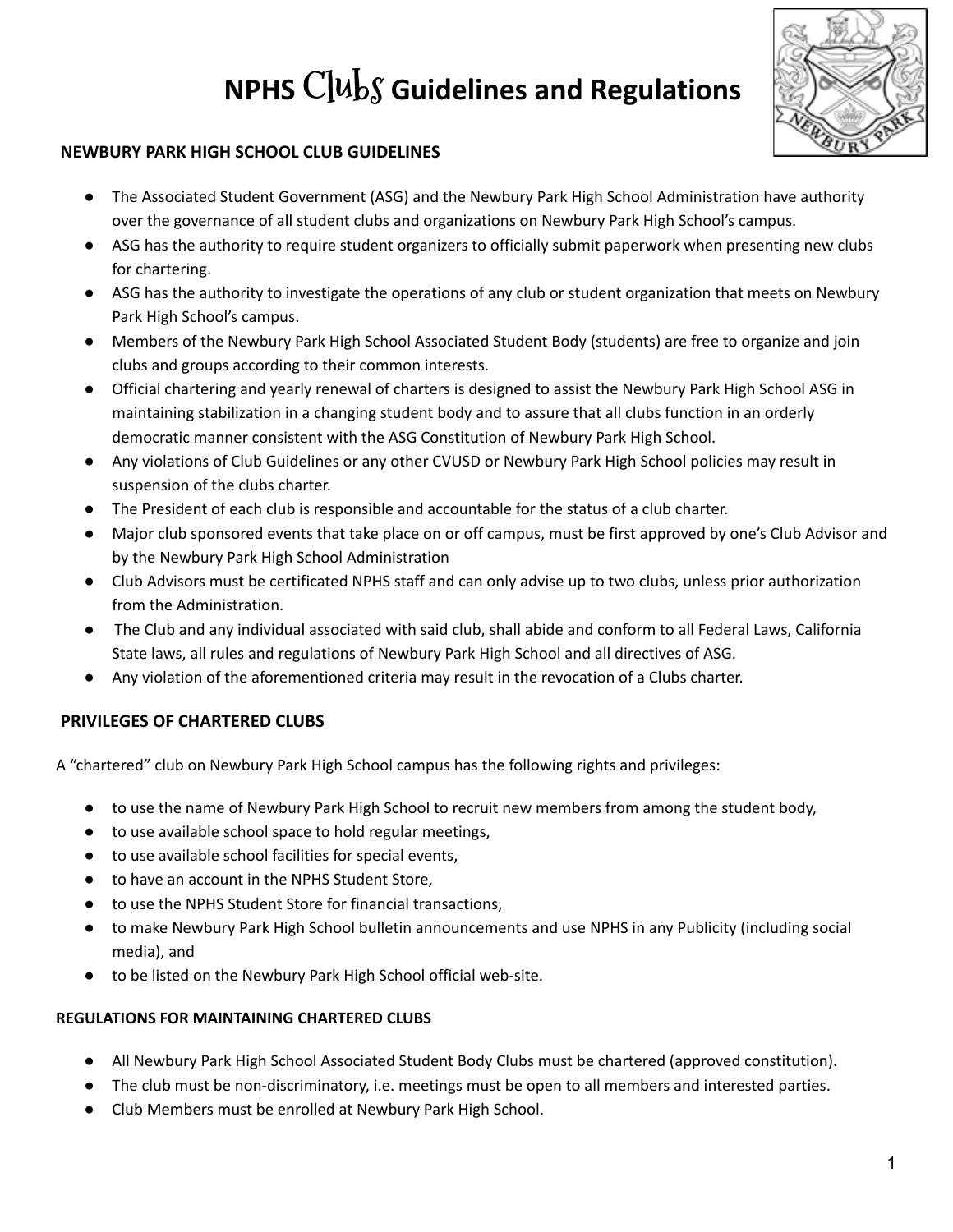- A minimum quorum of **8** members, including **4 board members**, must be maintained in order to maintain club status. **Only one person can hold each board position** (President, Vice President, Treasurer, & Secretary). Clubs may create commissions and commission leads to account for larger clubs and/or workload. To have a club photo in the yearbook you must maintain this minimum, and to qualify to be in that photo as a member, you must have attended at least 75% of the club meetings and be on the roster submitted at the Semester 1 Report.
- One of the main goals of the club must be to promote the general welfare of Newbury Park High School.
- A Semester Club Report must be submitted once each semester.
	- Club sign-in sheets, which verify who attended the club meetings, must be attached to the Semester Reports. The faculty advisor must sign and date the sign-in sheets, thereby verifying that those club meetings did in fact occur.
	- All events (meetings, community service projects, banquets, etc.), both on-campus and off-campus, are to be reported and turned into the Activities Office for filing.
- Club meetings will be conducted productively and professionally. You must meet at least **ONCE a month** and minutes for every meeting must be submitted to the Activities Office.
- Club's lunch meetings in Faculty Advisors' classrooms do not need to go on the master calendar, and therefore do not need an Activity Request. On-campus events that are anything 'more' than a lunchtime meeting **DO** need an administratively approved Activity Request. On-campus events that would require an Activity Request include, but are not limited to, fundraisers, collection drives, after school events, etc.
- The club leadership will be required to submit a Club Charter Form that includes the names and contact information of officers and/or club members, as well as other club information.
- Clubs may have off-campus events if:
	- A certificated staff member is present.
	- Every club member attending the event has had his or her parent or guardian sign the CVUSD Field Trip Form. Once club members have completed these forms, the Newbury Park High School Club Advisor will give a copy to the Activities Office and keep one copy on file.
	- Club Presidents have turned in an Activity Request that is approved. Club Presidents must fill out this form, with approval from the Faculty Advisor. *If the event does not have faculty advisor approval, it could result in the club being disbanded and accounts disseminated among ASG.* Club Event Requests must be turned in the Activities Office **a minimum of two weeks before the event**, and an event can't take place without Administrative Approval.
- Club Presidents & Advisors must communicate meetings and events to club members. They may do so by:
	- Adding an announcement to the daily bulletin. (Club Advisors must approve before announcement is given to ASG/Activities).
	- Flyers must be approved by the Activities Office before copies are made. These can only be used as handouts for Teacher classrooms.
	- Emailing club members or REMIND App
	- Social Media **(Advisor must be given username and passwords for all accounts)**
	- Note: All publicity must be approved by the Activities Office or Administration before going to press and before they are publicized on campus.
		- ASG will help support clubs with posters. Posters can only be hung on windows and railings with blue tape.
- Clubs must maintain good standing with the Newbury Park High School Administration and ASG. Clubs that fail to meet any of the above expectations could be disciplined.
- All money collected at club events **must be deposited in the Student Store within one week of collection**. Ways in which clubs may collect money include, but are not limited to: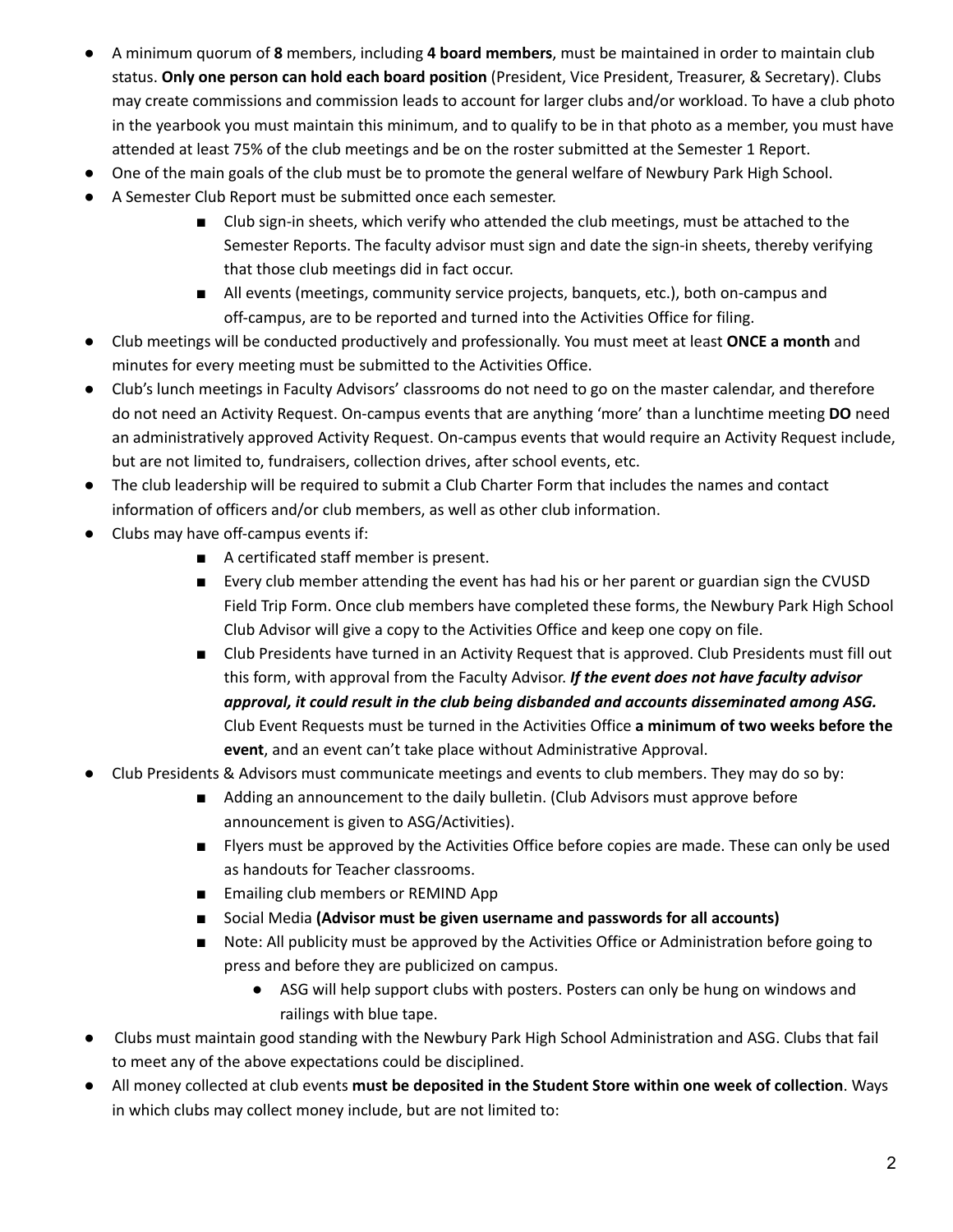- Selling food. *Clubs need to follow Nutritional Guidelines and have approval from the school district to sell any food products 30 minutes after school. Forms are available in the club packet.*
- Collecting money from club members (for club t-shirts, sweatshirts, dues, etc.)
- Fundraising for the club (car washes, discount cards, selling products, etc.).
	- All fundraisers MUST be approved by ASG and the Activities Office. Fill out the Fundraising Google Form for Approval
- Newbury Park High School Clubs may not have any off-campus accounts. Clubs that have off-campus accounts will be automatically terminated.
- At least one club board member must attend all Student Advisory Board (SAB) meetings (which are held quarterly or once a month, depending on need).
- Every Club should participate in one community service project and submit a summary of the project, including members in attendance, to the Activities Office.
- Participants at all club functions must follow all CVUSD and Newbury Park High School rules and policies.

# **MUSTS FOR CHARTERING A CLUB AT NPHS:**

The organizers of the club MUST:

- 1. Complete the Charter Google Form
- 2. Complete a Constitution
- 3. Get Approval from ASG & Administration
- 4. Follow the **Club Guidelines and Regulations.**
- 5. **Submit all paperwork by September 16, 2022 to participate in Club Rush Day on October 4, 2022.**
- 6. **Submit all paperwork by January 6, 2023 to be a club for the 2022-23 school year.**

## **REASONS YOUR CLUB MAY NOT BE APPROVED INCLUDE:**

- $\rightarrow$  Not completing all of the required paperwork, including the bylaws.
- $\rightarrow$  Not proving interest in your club idea.
- $\rightarrow$  Your presented club idea is similar to, or the same as a club or organization, that already exists on campus
- → Your purpose is too general. For instance, you want "to socialize" or "to fundraise". The socializing must be in a specific manner (participating in a certain game, attending a certain function, etc.), and the fundraising must be for a specific cause and donated to a specific group. All of those details must be worked out BEFORE your club submits the paperwork.
- $\rightarrow$  Your club does not plan on having financials, or it acts more as an Interest Group
- $\rightarrow$  The administration feels uncomfortable with some aspects of the organization.
- → Which clubs are chartered will ultimately be up to the discretion of the administration.
- → CLUBS that were on probation (did not have enough financial activity or had other issues) for the 2019-20 school year and did not improve, or clubs that did not function properly during the 2020-21 school year will NOT be approved. This is largely determined by the activity in the Student Store Account.

# **ALL CLUB ADVISOR RESPONSIBILITIES ARE AS FOLLOWS:**

## *Meetings:*

1. Make sure students have turned in a copy of the club's constitution and that the club is chartered by the NPHS ASG. Applications for new clubs and continuing clubs are on the NPHS Website.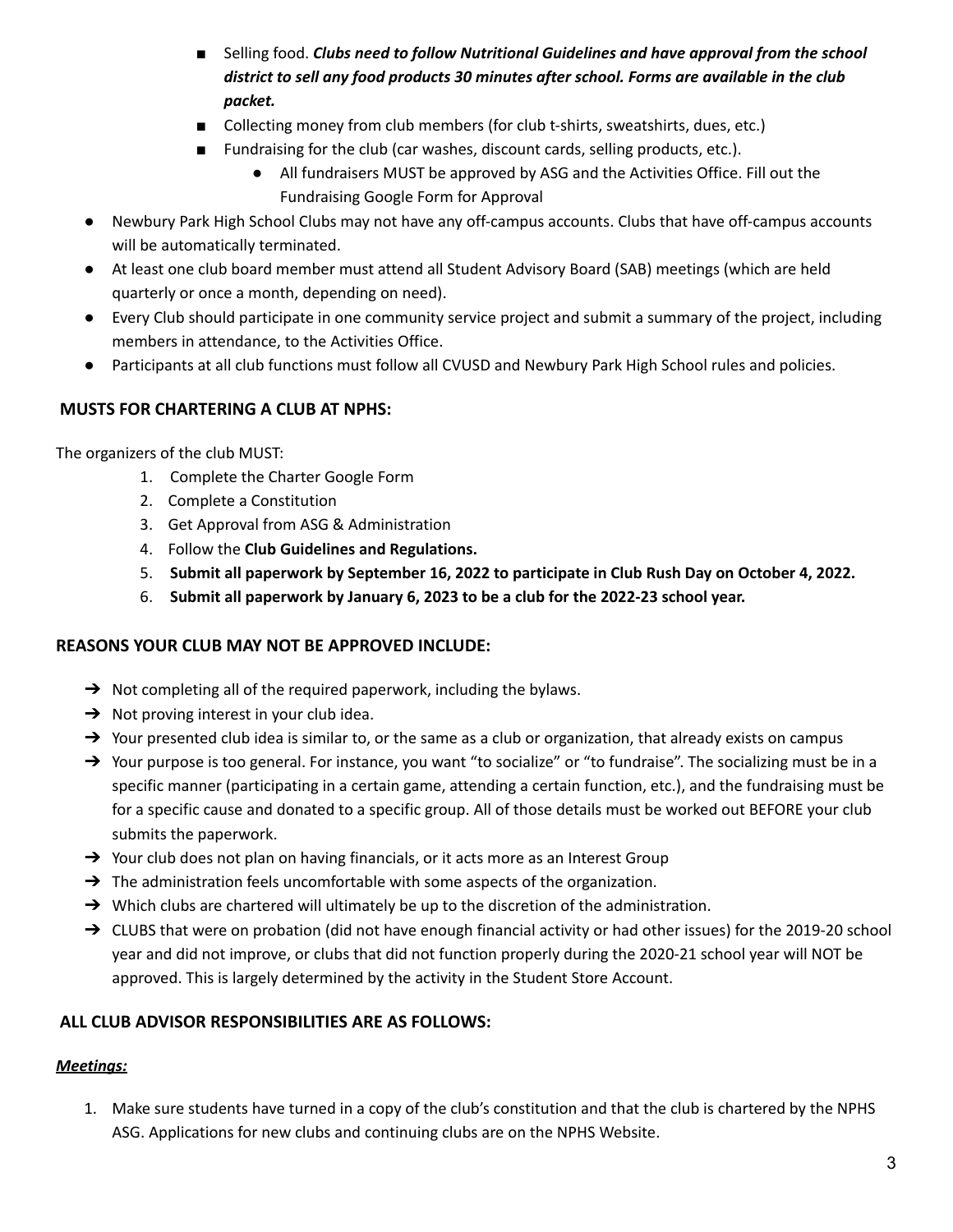- 2. Advisors must supervise and attend **EVERY** meeting or activity planned on-campus or virtually; and any formally recognized club activities held OFF-campus.
- 3. Keep track of attendance, supervise, and monitor behavior at club meetings & club events.
- 4. Verify that the club board keeps a record of the minutes and financial reports from each club meeting, as well as turns a copy into the Activities Office and Student Store (if Financials are involved).
- 5. Assist students in making their own decisions. Help students to clarify their goals, to work through their problems, to plan activities, and to continually evaluate their efforts.
- 6. Supervise nomination and appointment of club officers and members, and be sure that the process is recorded in minutes and follows the club's constitution/ASB Constitution.

## *Events:*

- 1. Be aware of all events and actions being planned.
- 2. Be sure that the District Office signs off on all contracts with outside companies/vendors. (Work with Activities Department on this)
- 3. Be sure that all events planned are chaperoned by an NPHS certificated staff member. Evening activities will be limited due to supervision and facilities space.
- 4. Sign off on all Activity Requests and make sure that fundraisers are reported to ASG for approval. All on-campus and off-campus events must be approved by the AP of Activities.
- 5. Put in any work orders required for Club events.

## *Money:*

- 1. All money raised and all money spent must be for the purpose of the club.
- 2. The advisor must fill out TWO club review sheets at two points during the year that will be emailed to them via a Google Form.
- 3. Facilitate purchase of materials for fundraisers and events; make sure that ALL MONEY is run through the NPHS Student Store.
- 4. The students must make all financial decisions and said decisions must be recorded in the official minutes from a formal meeting.
- 5. Deposits and reimbursements must use specific forms that are found in the Student Store.
- 6. Clear all fundraising through the Activities Office and the AP of Activities. Clubs must fill out an Activity **Request. All fundraising during the school day must meet the healthy food guidelines (see website).**
- 7. The purpose of all fundraisers must be made clear up front to all possible donors or participants.

# *Advertising:*

- 1. Approve all club announcements and publicity, including social media posts.
- 2. Make sure to have access to all social media accounts/Remind App/Emails used by the club. Monitor all social media accounts regularly.
- 3. Supervise publicity and ensure that all publicity that is being hung on campus *is approved by the AP of Activities* prior to posting; clubs will lose their publicity rights if they post publicity that has not been approved.

# *Field Trips:*

- 1. Complete appropriate paperwork for field trips as required by the District Office.
- 2. Obtain Health/Permission slips when necessary and keep them on file for the year.
- 3. Fill out transportation requests and arrange for transportation.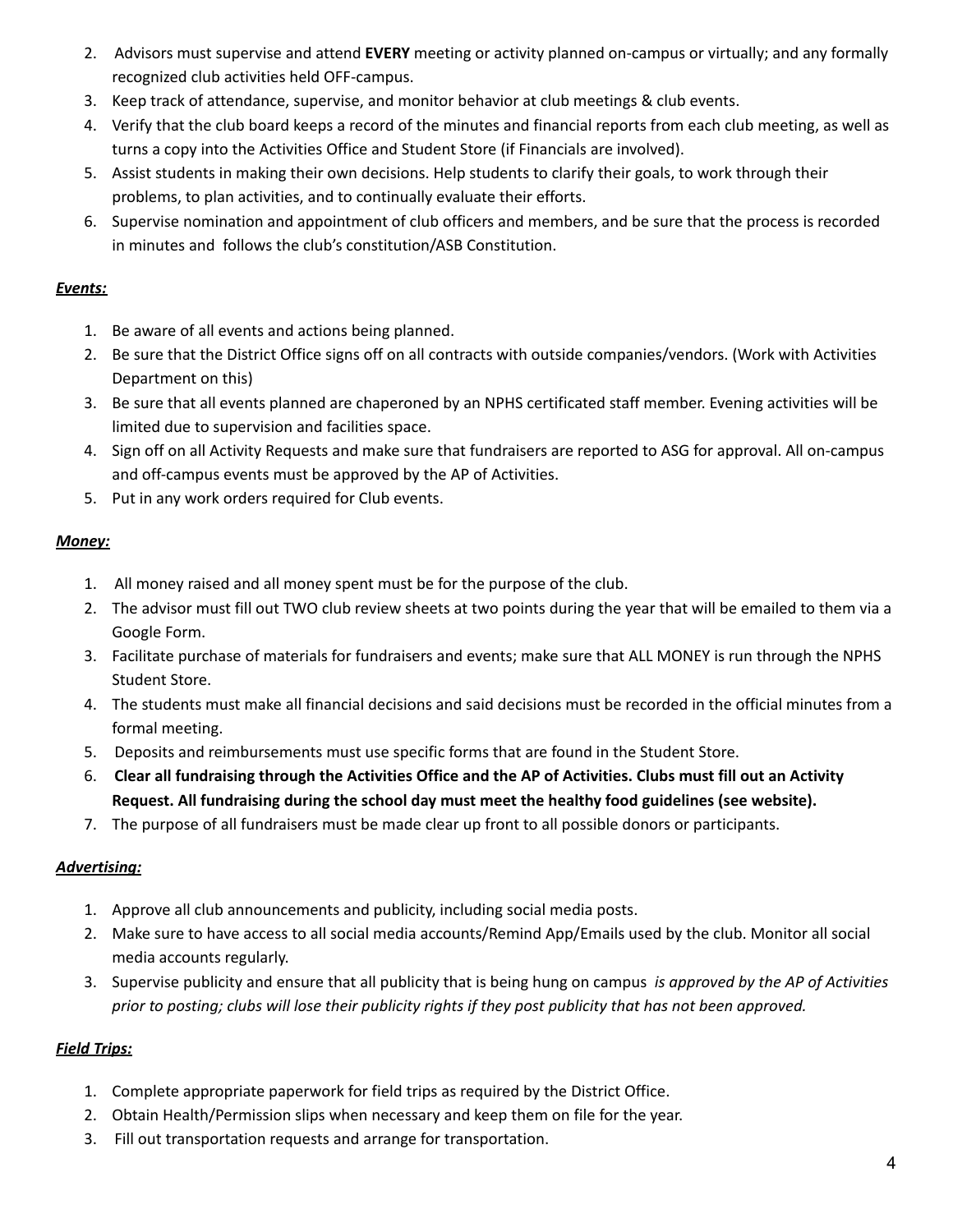

# **Newbury Park High School Club Advisor Information**

Please read and understand the Club Guidelines and Advisor Job Description. If you have a problem with any part of the Guidelines, please seek advice from the Activities Office/Carly Adams.

## **Please read:**

- 1. Must be present at all club meetings, events, field trips, or other official club gatherings in accordance with Ed Code 48933.
- 2. You or any club member may not place any orders with vendors without prior approval. Approval requires a formal club vote in minutes, completed check request form submitted to the NPHS Student Store, and approval by the AP of Activities, and all contracts need to be run through the D.O. for approval. If you do not have the appropriate approvals, you will personally be responsible for payment of items received.
- 3. All reimbursements must have prior approval. No one will be reimbursed for monies without prior approval.
- 4. Clubs may not begin any fundraising activities or host an event (either on or off campus) without prior approval from the Activities Office and without filling out the proper activity request forms. Any unauthorized fundraisers/events will result in funds being confiscated by ASG and your club being put on probation. All fundraisers need to be approved in both club minutes and ASG minutes, so activity requests are a must!
- 5. Clubs must make deposits in a timely manner for fundraisers that take place on and off campus (one week). Deposits must be made intact and cash from a deposit cannot be used to make any other purchases.
- 6. If your club is planning a trip that requires a bus or van, a Field Trip Request Form and a Check Request Form must be completed to cover the costs (ie: you must know your club's financial standing to know if you have enough money to cover the costs). In addition, if the club intends to collect funds from students to cover the cost of the trip in full or in part, the money needs to be collected prior to the trip and processed through the Student Store.
- 7. You are responsible for advising club members of the rules and regulations stated in the Club Guidelines.
- 8. You are aware that all money collected at club activities must be submitted with a collection report to the Newbury Park High School Student Store, and must be placed in your club's financial account, and that any club reimbursement requests must use a Check Request Form (available at the Student Store) and must include valid and original receipts.
- 9. All social media, emails, publicity, etc., must be approved by the Advisor. On campus postings must have approval from the Activities Office.
- 10. It is important to send a representative to the Student Advisory Board meetings so that they are informed about what is going on at the school, as well as a way to publicize club events and report on club progress.
- 11. You will make sure that your club will complete semester reports and rosters to determine that they are truly meeting and participating, and you will verify those reports and rosters. Attendance rosters are important and will be used to determine who will be in your Yearbook Club Photo.

#### **Please read and sign the following:**

I, the Club President, hereby acknowledge the Club Guidelines & Regulations of the Newbury Park High School ASB. I will fully abide by these regulations in order to maintain the integrity of the group that I represent and the integrity of Newbury Park High School. I will ensure that my Club will follow all guidelines and regulations.

\_\_\_\_\_\_\_\_\_\_\_\_\_\_\_\_\_\_\_\_\_\_\_\_\_\_\_\_\_\_\_\_\_\_\_\_\_\_\_\_\_\_\_\_\_\_\_\_\_\_ \_\_\_\_\_\_\_\_\_\_\_\_\_\_\_\_\_\_\_\_\_\_\_\_

President's Signature **Date** Date of *President's* Signature **Date** Date of *President's* Signature **Date** 

I, the Club Advisor, have read and understand the Club Guidelines and Advisor Job Description. I agree to follow the guidelines set forth herein to the best of my ability. If I have a problem with any part of the Guidelines, I will seek advice from the AP of Activities.

\_\_\_\_\_\_\_\_\_\_\_\_\_\_\_\_\_\_\_\_\_\_\_\_\_\_\_\_\_\_\_\_\_\_\_\_\_\_\_\_\_\_\_\_\_\_\_\_\_\_ \_\_\_\_\_\_\_\_\_\_\_\_\_\_\_\_\_\_\_\_\_\_\_\_

Advisor's Signature Date Date of the Date of the Date of the Date of the Date of the Date of the Date of the Date of the Date of the Date of the Date of the Date of the Date of the Date of the Date of the Date of the Date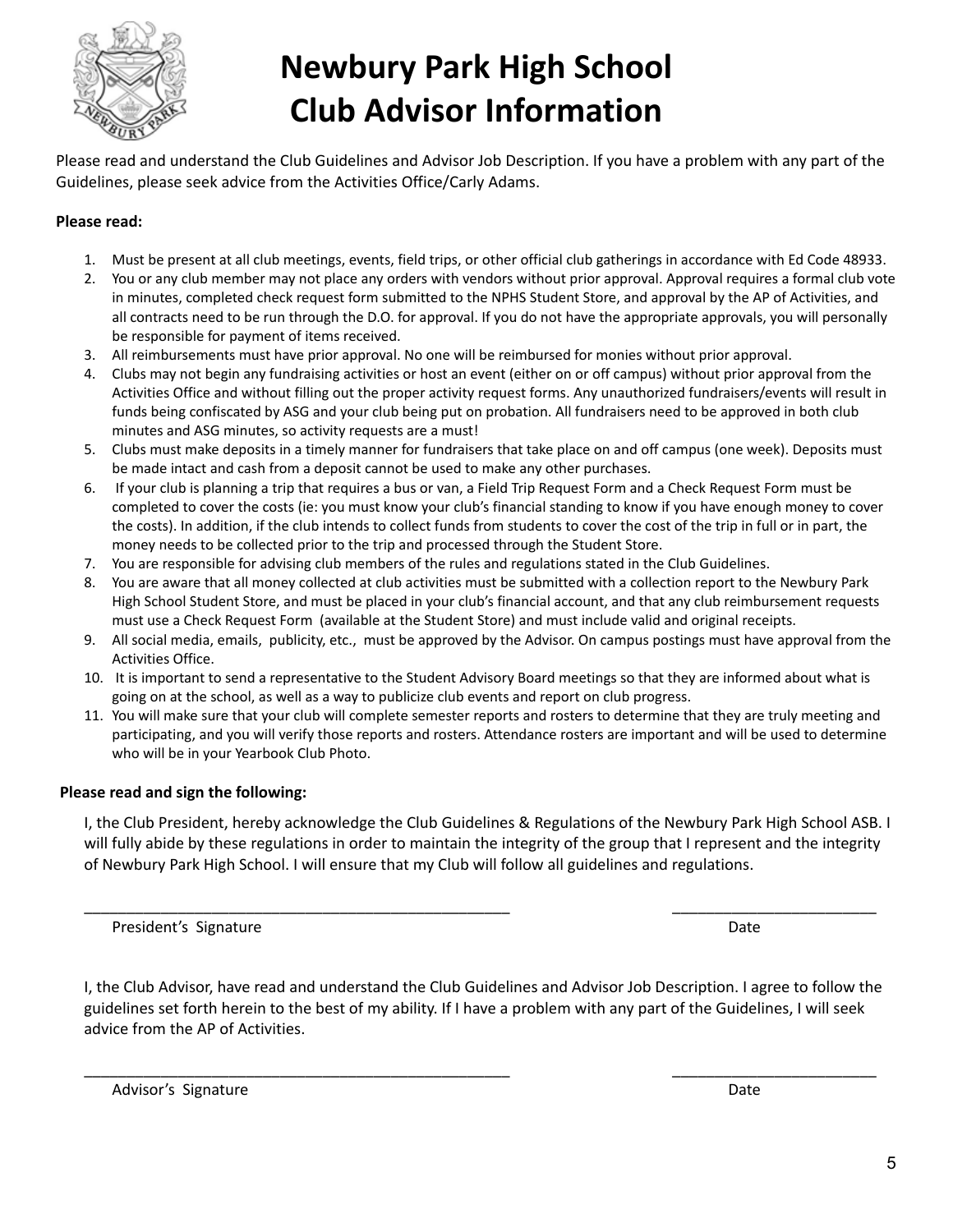

# **CONSTITUTION OF THE NEWBURY PARK HIGH SCHOOL**

**\_\_\_\_\_\_\_\_\_\_\_\_\_\_\_\_\_\_\_\_\_\_\_\_\_\_\_ CLUB (Write Club Name)**

#### **Preamble**

The establishment, adoption, and implementation of this document will serve as the official governing authority of the aforementioned organization, within the scope of the specific Articles outlined herein. It is hereby declared that any intentional violation of the letter or spirit of this Constitution may result in the dissolution of the organization, with appropriate penalties to appropriate offending parties.

## **Article I: Club Name**

We hereby designate our organization as the Newbury Park High School \_\_\_\_\_\_\_\_\_\_\_\_\_\_\_\_\_\_\_\_\_\_\_\_\_\_\_\_\_\_\_\_Club (hereafter referred to as "NPHS \_\_\_\_\_\_\_\_\_\_\_\_\_\_\_\_\_\_\_\_\_\_\_\_\_\_ Club").

## **Article II: Club Purpose**

What is the purpose and goal of the club? What are you trying to promote/inform about/provide opportunities for? What differentiates your club from other similar clubs that may exist on campus? Address Sections 1, 2, & 3 and then add any additional information below those sections. BE SPECIFIC!!

Section 1 – General objectives of this club shall be:

| а. |  |
|----|--|
| N. |  |
| ັ. |  |

Section 2 – The activities of the club shall be in accord with its objectives. General activities shall include the following:

a. \_\_\_\_\_\_\_\_\_\_\_\_\_\_\_\_\_\_\_\_\_\_\_\_\_\_\_\_\_\_\_\_\_\_\_\_\_\_\_\_\_\_\_\_\_\_\_\_\_\_\_\_\_\_\_\_\_\_\_\_\_\_\_\_\_\_\_\_\_\_\_\_\_\_\_\_\_\_  $\mathsf{b}.$  $c.$ 

Section 3 – This is a club because it requires a financial account at the Student Store. Please list the purpose for financials (ie: what are you raising money for **and** what will you spend money on):

a.  $\overline{\phantom{a}}$  $\mathsf b.$ 

c. \_\_\_\_\_\_\_\_\_\_\_\_\_\_\_\_\_\_\_\_\_\_\_\_\_\_\_\_\_\_\_\_\_\_\_\_\_\_\_\_\_\_\_\_\_\_\_\_\_\_\_\_\_\_\_\_\_\_\_\_\_\_\_\_\_\_\_\_\_\_\_\_\_\_\_\_\_\_

\_\_\_\_\_\_\_\_\_\_\_\_\_\_\_\_\_\_\_\_\_\_\_\_\_\_\_\_\_\_\_\_\_\_\_\_\_\_\_\_\_\_\_\_\_\_\_\_\_\_\_\_\_\_\_\_\_\_\_\_\_\_\_\_\_\_\_\_\_\_\_\_\_\_\_\_\_\_\_\_\_\_\_\_\_\_\_\_\_\_\_\_\_\_\_\_\_\_ \_\_\_\_\_\_\_\_\_\_\_\_\_\_\_\_\_\_\_\_\_\_\_\_\_\_\_\_\_\_\_\_\_\_\_\_\_\_\_\_\_\_\_\_\_\_\_\_\_\_\_\_\_\_\_\_\_\_\_\_\_\_\_\_\_\_\_\_\_\_\_\_\_\_\_\_\_\_\_\_\_\_\_\_\_\_\_\_\_\_\_\_\_\_\_\_\_\_ \_\_\_\_\_\_\_\_\_\_\_\_\_\_\_\_\_\_\_\_\_\_\_\_\_\_\_\_\_\_\_\_\_\_\_\_\_\_\_\_\_\_\_\_\_\_\_\_\_\_\_\_\_\_\_\_\_\_\_\_\_\_\_\_\_\_\_\_\_\_\_\_\_\_\_\_\_\_\_\_\_\_\_\_\_\_\_\_\_\_\_\_\_\_\_\_\_\_

Additional Information: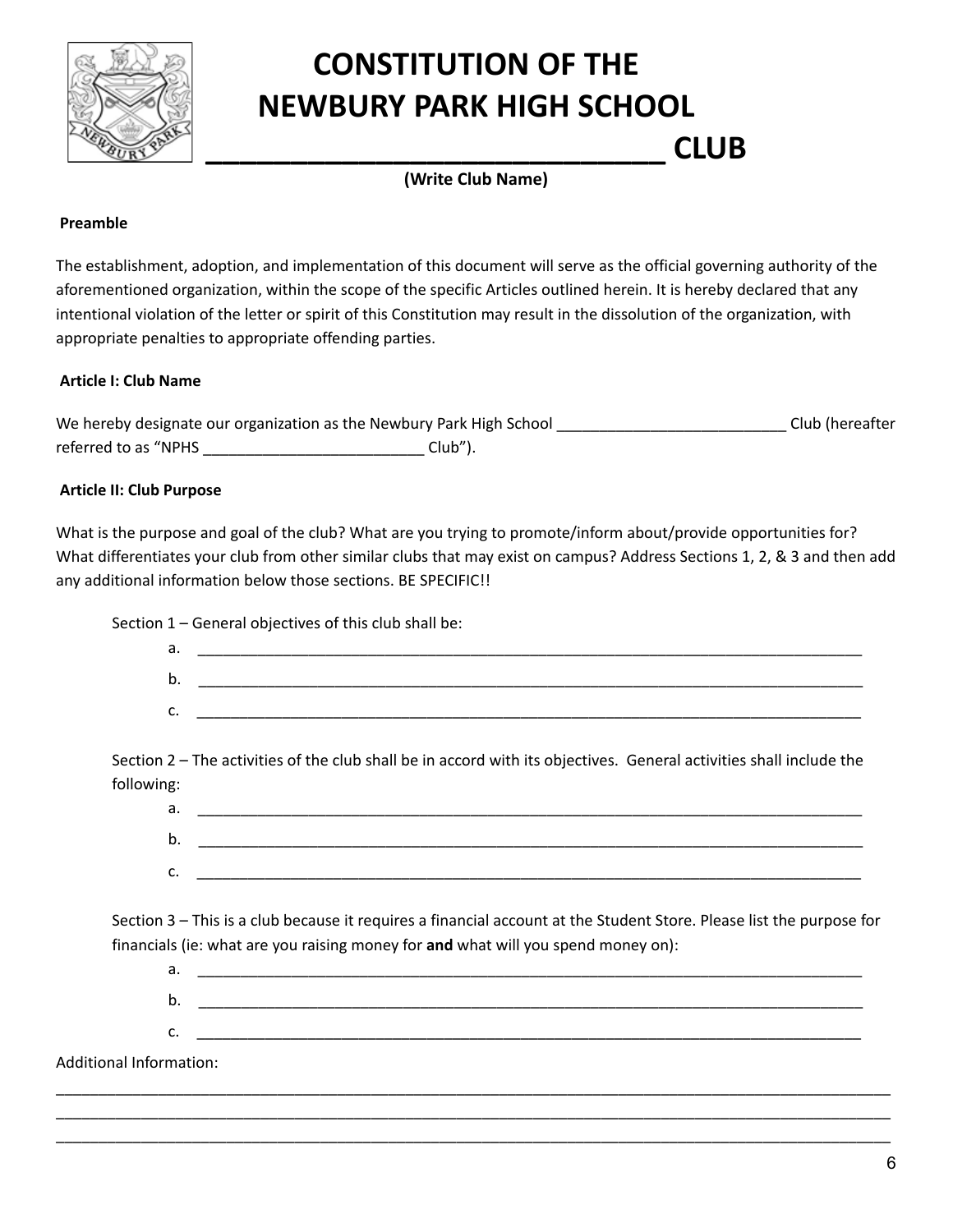# **Article III: Authority**

|                               |                                                                 | Upon approval and endorsement by the Newbury Park High School Associated Student Government (ASG), the NPHS<br>Club derives its authority directly from the NPHS ASG under the guidance and restrictions of |                                                                                                                                                                                                                                                                                                                                                                                                                                    |
|-------------------------------|-----------------------------------------------------------------|-------------------------------------------------------------------------------------------------------------------------------------------------------------------------------------------------------------|------------------------------------------------------------------------------------------------------------------------------------------------------------------------------------------------------------------------------------------------------------------------------------------------------------------------------------------------------------------------------------------------------------------------------------|
|                               |                                                                 | the AP of Activities, the Principal, and the Conejo Valley Unified School District's board of education.                                                                                                    |                                                                                                                                                                                                                                                                                                                                                                                                                                    |
| <b>Article IV: Membership</b> |                                                                 |                                                                                                                                                                                                             |                                                                                                                                                                                                                                                                                                                                                                                                                                    |
|                               |                                                                 |                                                                                                                                                                                                             |                                                                                                                                                                                                                                                                                                                                                                                                                                    |
|                               |                                                                 | Members of the NPHS ________________________________Club must maintain a ____________________grade-point average.                                                                                           |                                                                                                                                                                                                                                                                                                                                                                                                                                    |
|                               |                                                                 |                                                                                                                                                                                                             |                                                                                                                                                                                                                                                                                                                                                                                                                                    |
|                               | board members (A roster must be attached).                      |                                                                                                                                                                                                             |                                                                                                                                                                                                                                                                                                                                                                                                                                    |
| <b>Article V: Meetings</b>    |                                                                 |                                                                                                                                                                                                             |                                                                                                                                                                                                                                                                                                                                                                                                                                    |
|                               |                                                                 | The NPHS ________________________________Club will hold regular meetings (at least once a month) pursuant to fulfilling                                                                                     |                                                                                                                                                                                                                                                                                                                                                                                                                                    |
|                               | the club's purpose (see Article II). Meetings will be held:     |                                                                                                                                                                                                             |                                                                                                                                                                                                                                                                                                                                                                                                                                    |
|                               |                                                                 |                                                                                                                                                                                                             |                                                                                                                                                                                                                                                                                                                                                                                                                                    |
|                               |                                                                 |                                                                                                                                                                                                             |                                                                                                                                                                                                                                                                                                                                                                                                                                    |
|                               |                                                                 |                                                                                                                                                                                                             |                                                                                                                                                                                                                                                                                                                                                                                                                                    |
|                               |                                                                 |                                                                                                                                                                                                             |                                                                                                                                                                                                                                                                                                                                                                                                                                    |
|                               |                                                                 | In addition, the Club President, Advisor, ASG, or any School Administrator may call special meetings.                                                                                                       |                                                                                                                                                                                                                                                                                                                                                                                                                                    |
|                               | The order of meetings should be as follow:                      |                                                                                                                                                                                                             |                                                                                                                                                                                                                                                                                                                                                                                                                                    |
|                               | A. Call to Order                                                |                                                                                                                                                                                                             |                                                                                                                                                                                                                                                                                                                                                                                                                                    |
|                               | B. Roll (Members Present, Number of Members, etc.)              |                                                                                                                                                                                                             |                                                                                                                                                                                                                                                                                                                                                                                                                                    |
|                               | C. Committee Reports                                            |                                                                                                                                                                                                             |                                                                                                                                                                                                                                                                                                                                                                                                                                    |
|                               | D. Old Business                                                 |                                                                                                                                                                                                             |                                                                                                                                                                                                                                                                                                                                                                                                                                    |
|                               | E. New Business                                                 |                                                                                                                                                                                                             |                                                                                                                                                                                                                                                                                                                                                                                                                                    |
| E.                            | Financials                                                      |                                                                                                                                                                                                             |                                                                                                                                                                                                                                                                                                                                                                                                                                    |
|                               | G. Closure                                                      |                                                                                                                                                                                                             |                                                                                                                                                                                                                                                                                                                                                                                                                                    |
| <b>Article VI: Officers</b>   |                                                                 |                                                                                                                                                                                                             |                                                                                                                                                                                                                                                                                                                                                                                                                                    |
|                               |                                                                 | No individual may fill more than one position. Each officer shall serve for one year and may be re-elected.                                                                                                 |                                                                                                                                                                                                                                                                                                                                                                                                                                    |
|                               | President - Oversees all activities, meetings, and fundraisers. |                                                                                                                                                                                                             |                                                                                                                                                                                                                                                                                                                                                                                                                                    |
|                               |                                                                 |                                                                                                                                                                                                             |                                                                                                                                                                                                                                                                                                                                                                                                                                    |
|                               |                                                                 | Vice President - Assists the president in all tasks and fills in for the president as needed.                                                                                                               |                                                                                                                                                                                                                                                                                                                                                                                                                                    |
|                               |                                                                 |                                                                                                                                                                                                             | Grade: $\frac{1}{\sqrt{1-\frac{1}{2}}\cdot\sqrt{1-\frac{1}{2}}\cdot\sqrt{1-\frac{1}{2}}\cdot\sqrt{1-\frac{1}{2}}\cdot\sqrt{1-\frac{1}{2}}\cdot\sqrt{1-\frac{1}{2}}\cdot\sqrt{1-\frac{1}{2}}\cdot\sqrt{1-\frac{1}{2}}\cdot\sqrt{1-\frac{1}{2}}\cdot\sqrt{1-\frac{1}{2}}\cdot\sqrt{1-\frac{1}{2}}\cdot\sqrt{1-\frac{1}{2}}\cdot\sqrt{1-\frac{1}{2}}\cdot\sqrt{1-\frac{1}{2}}\cdot\sqrt{1-\frac{1}{2}}\cdot\sqrt{1-\frac{1}{2}}\cdot$ |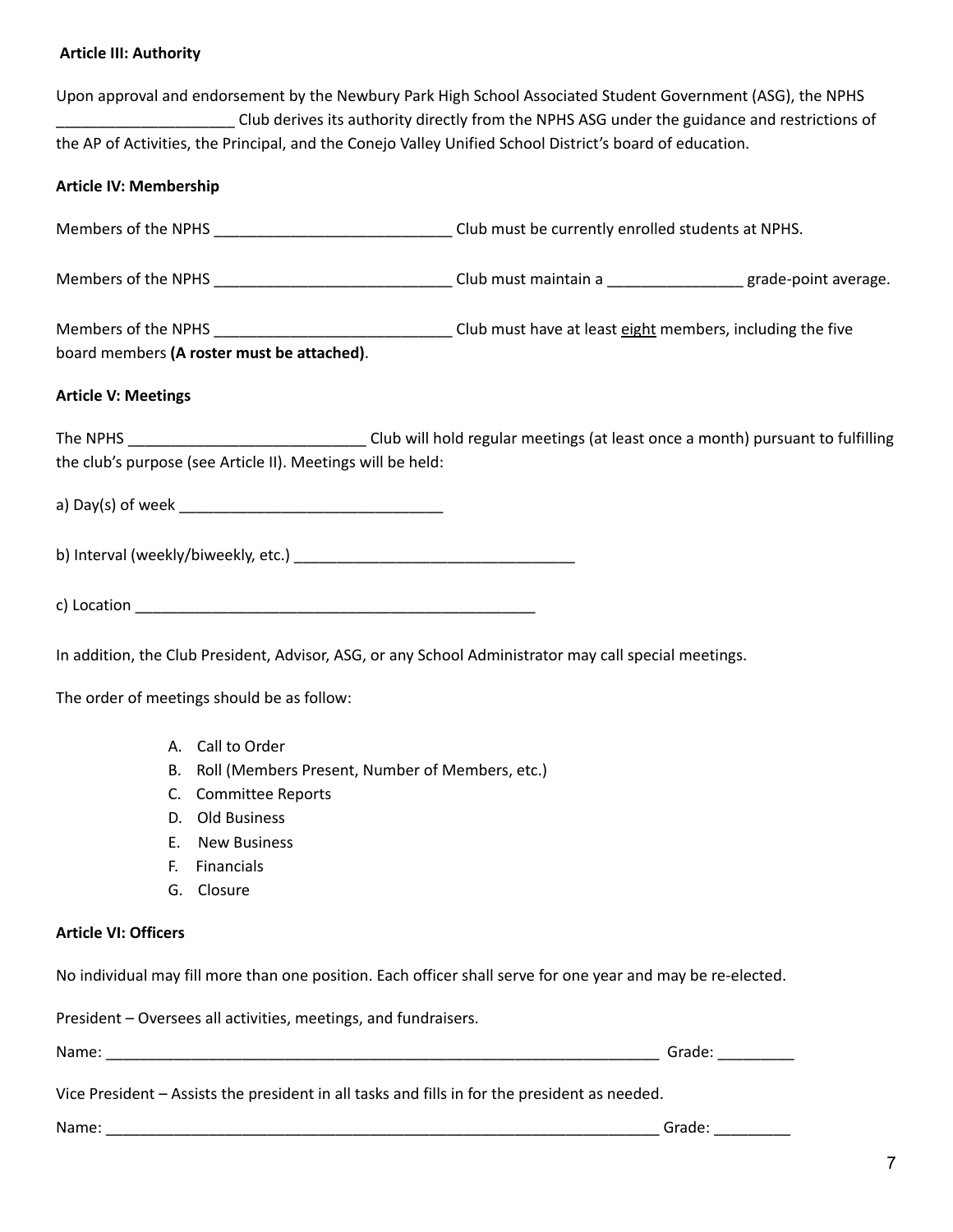| Secretary – Takes minutes of all minutes, keeps records of activities and correspondence. Also, must submit a copy of the                         |  |
|---------------------------------------------------------------------------------------------------------------------------------------------------|--|
| minutes to the Activities Secretary, as well as Student Store, when financials are involved.                                                      |  |
|                                                                                                                                                   |  |
| Treasurer - Responsible for overseeing all club monies, budget, cash box requests, and running/counting the cash box at<br>fundraisers.           |  |
|                                                                                                                                                   |  |
| Public Relations Chair (optional position) - Advertises club activities, meetings, etc.                                                           |  |
|                                                                                                                                                   |  |
| **It is required that one of the club's officers or active members be present at the Student Advisory Board meetings.                             |  |
| <b>Article VII: Elections</b>                                                                                                                     |  |
| Elections will be held ________ [time(s)] per year: ____________________________ [month and/or date of election(s)]                               |  |
| Method of elections: Explain how officers will be selected, voted on, etc. What percentage of the club needs to approve<br>the officers selected? |  |
|                                                                                                                                                   |  |

#### **Article VIII: Committees**

The president will appoint committees as needed to facilitate the operation of the club. Committee members and job descriptions should be included in minutes.

\_\_\_\_\_\_\_\_\_\_\_\_\_\_\_\_\_\_\_\_\_\_\_\_\_\_\_\_\_\_\_\_\_\_\_\_\_\_\_\_\_\_\_\_\_\_\_\_\_\_\_\_\_\_\_\_\_\_\_\_\_\_\_\_\_\_\_\_\_\_\_\_\_\_\_\_\_\_\_\_\_\_\_\_\_\_\_\_\_\_\_\_\_\_\_\_\_\_

#### **Article IX: Community Service**

All NPHS clubs are required to participate in some type of community service project, and 75% of the club must be present for that activity. It is recommended that the community service project either benefit Newbury Park High School or the community at large, and/or ties in with your club's overall purpose (see Article II).

\_\_\_\_\_\_\_\_\_\_\_\_\_\_\_\_\_\_\_\_\_\_\_\_\_\_\_\_\_\_\_\_\_\_\_\_\_\_\_\_\_\_\_\_\_\_\_\_\_\_\_\_\_\_\_\_\_\_\_\_\_\_\_\_\_\_\_\_\_\_\_\_\_\_\_\_\_\_\_\_\_\_\_\_\_\_\_\_\_\_\_\_\_\_\_\_\_

\_\_\_\_\_\_\_\_\_\_\_\_\_\_\_\_\_\_\_\_\_\_\_\_\_\_\_\_\_\_\_\_\_\_\_\_\_\_\_\_\_\_\_\_\_\_\_\_\_\_\_\_\_\_\_\_\_\_\_\_\_\_\_\_\_\_\_\_\_\_\_\_\_\_\_\_\_\_\_\_\_\_\_\_\_\_\_\_\_\_\_\_\_\_\_\_\_\_ \_\_\_\_\_\_\_\_\_\_\_\_\_\_\_\_\_\_\_\_\_\_\_\_\_\_\_\_\_\_\_\_\_\_\_\_\_\_\_\_\_\_\_\_\_\_\_\_\_\_\_\_\_\_\_\_\_\_\_\_\_\_\_\_\_\_\_\_\_\_\_\_\_\_\_\_\_\_\_\_\_\_\_\_\_\_\_\_\_\_\_\_\_\_\_\_\_\_ \_\_\_\_\_\_\_\_\_\_\_\_\_\_\_\_\_\_\_\_\_\_\_\_\_\_\_\_\_\_\_\_\_\_\_\_\_\_\_\_\_\_\_\_\_\_\_\_\_\_\_\_\_\_\_\_\_\_\_\_\_\_\_\_\_\_\_\_\_\_\_\_\_\_\_\_\_\_\_\_\_\_\_\_\_\_\_\_\_\_\_\_\_\_\_\_\_\_ \_\_\_\_\_\_\_\_\_\_\_\_\_\_\_\_\_\_\_\_\_\_\_\_\_\_\_\_\_\_\_\_\_\_\_\_\_\_\_\_\_\_\_\_\_\_\_\_\_\_\_\_\_\_\_\_\_\_\_\_\_\_\_\_\_\_\_\_\_\_\_\_\_\_\_\_\_\_\_\_\_\_\_\_\_\_\_\_\_\_\_\_\_\_\_\_\_\_

Community Service Project Proposal:

What do you propose to do as your club's community service project?

What will it entail?

Why is this worthwhile and/or how does it relate to your club's purpose?